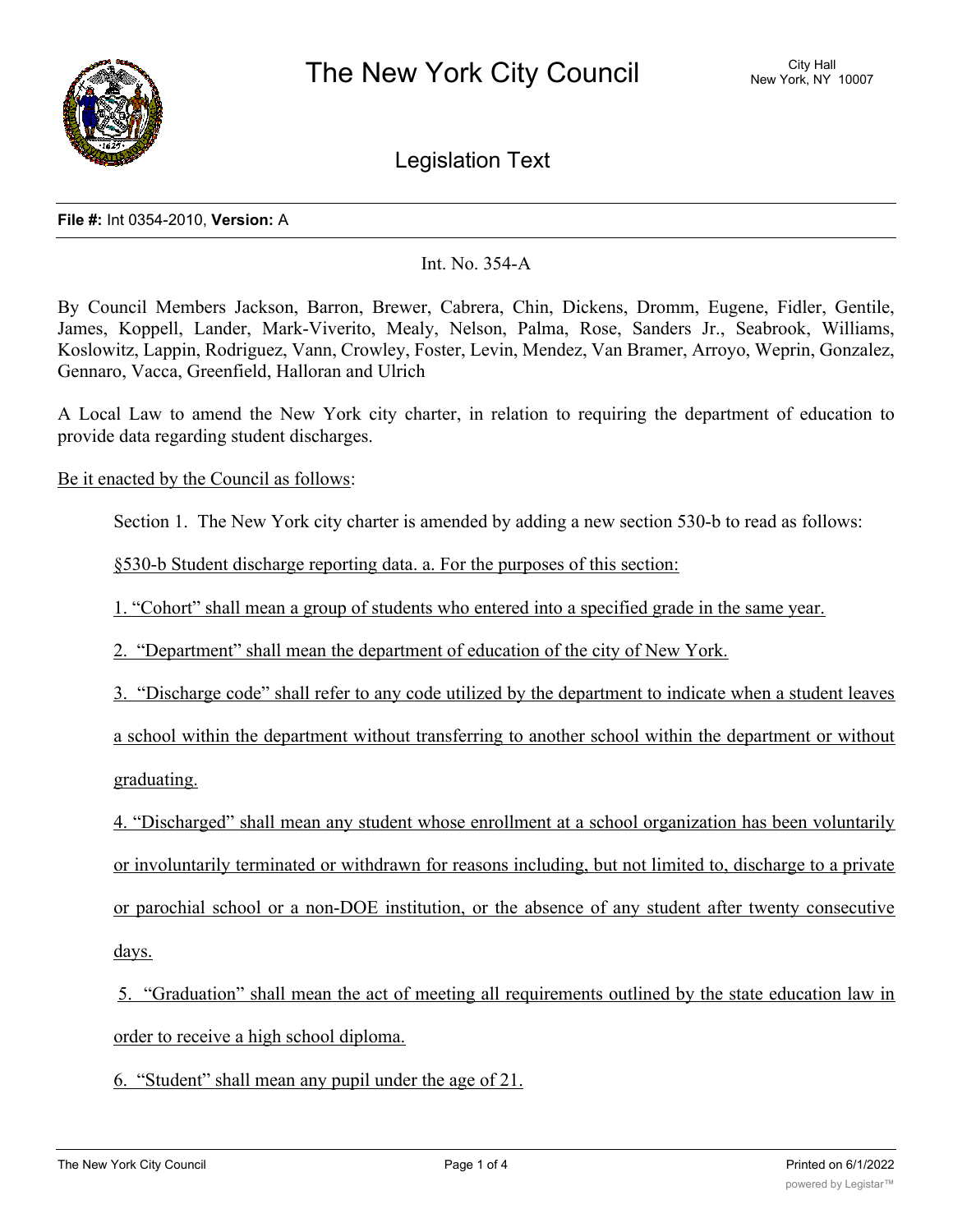## **File #:** Int 0354-2010, **Version:** A

7. "Transfer code" shall mean to any code utilized by the department to indicate when a student transfers from one school within the department to another school within the department.

8. "Transferred" shall mean any student who has been voluntarily or involuntarily reassigned to another school or program including, but not limited to, a part-time or full-time department GED program, or a temporary reassignment to another school program.

b. Not later than June 30th of the year two thousand and twelve and on an annual basis thereafter, the chancellor of the city school district of the city of New York shall submit to the council and post on the department's website, a report which identifies the number of students discharged or transferred during the previous school year from each school under the jurisdiction of such district including any and all discharge and transfer codes utilized by the district and disaggregated by cohort for grades nine through twelve and by grade for students in grade six through eight. Such report shall include, but not be limited to, the following information:

1. The total number of students discharged from each school in grades nine through twelve, disaggregated by cohort, age as of December 31st of the previous calendar year, race/ethnicity, gender, English language learner status and special education status.

2. The total number of students discharged from each school in grades six through eight, disaggregated by grade, race/ethnicity, gender, English language learner status and special education status.

3. The total number of students in grades nine through twelve who left their respective school, disaggregated by all discharge, transfer and graduation codes used by the department.

4. The total number of students in grades six through eight who left their respective school, disaggregated by all discharge, transfer and graduation codes used by the department.

5. The total number of students in grades nine through twelve, discharged due to reasons relating to pregnancy or parenting.

6. The total number of students in grades six through eight, disaggregated by grade, discharged to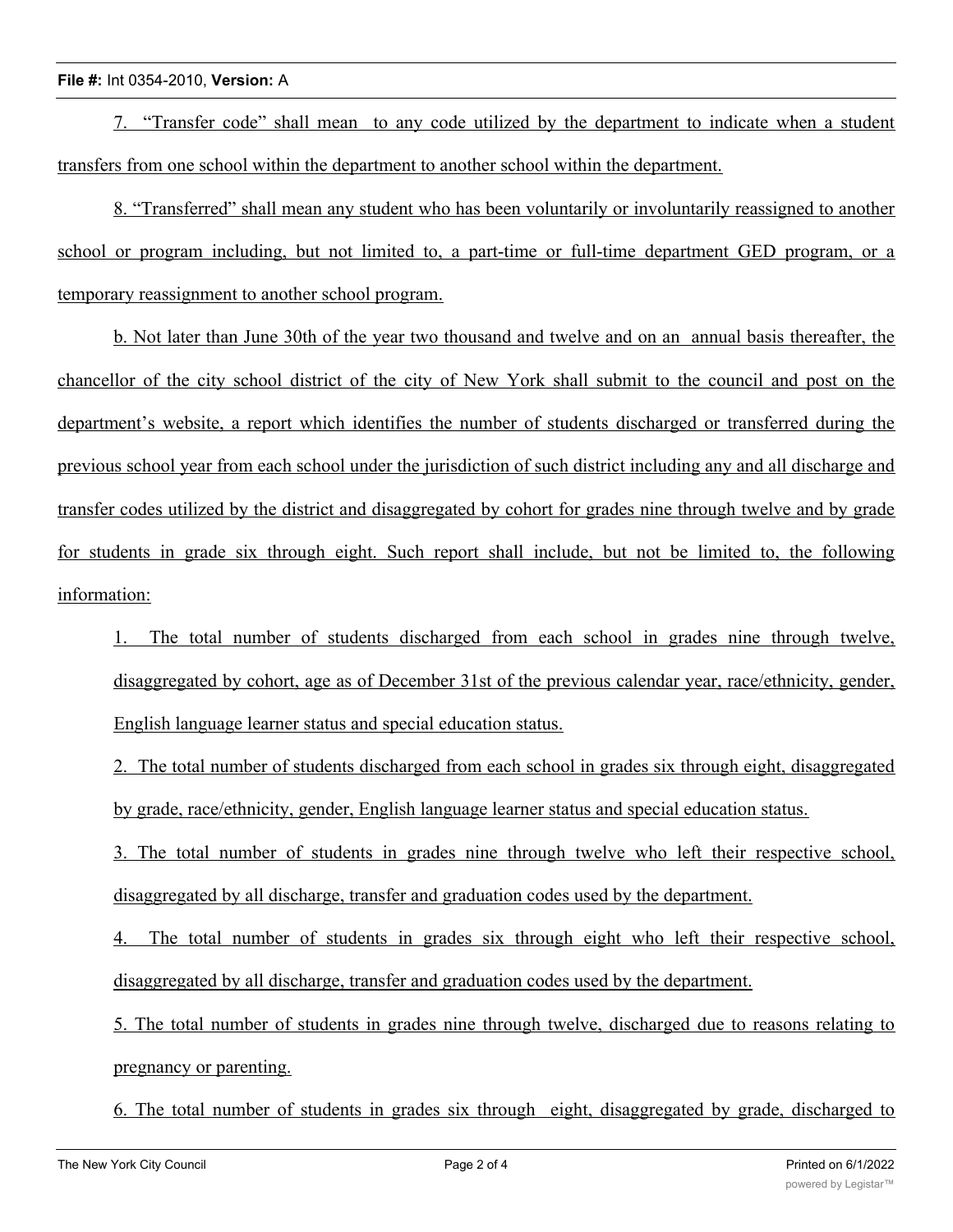## **File #:** Int 0354-2010, **Version:** A

parochial schools or private schools.

7. The total number of students in grades nine through twelve, disaggregated by cohort, discharged to parochial schools or private schools.

8. The total number of students in grades six through eight, disaggregated by grade, enrolled in school at correctional facilities or detention programs.

9. The total number of students in grades nine through twelve, disaggregated by cohort, enrolled in school at correctional facilities or detention programs.

10. The total number of students discharged in grades six through eight, disaggregated by grade, receiving special education services.

11. The total number of students discharged in grades nine through twelve, disaggregated by cohort, receiving special education services.

12. All information required by this section shall be aggregated citywide, as well as disaggregated by borough and community school district.

c. No information that is otherwise required to be reported pursuant to this section shall be reported in a manner that would violate any applicable provision of federal, state or local law relating to the privacy of student information or that would interfere with law enforcement investigations or otherwise conflict with the interests of law enforcement. If a category contains between 0 and 9 students, or allows another category to be narrowed to between 0 and 9 students, the number shall be replaced with a symbol.

§2. Effect of invalidity; severability. If any section, subdivision, paragraph, sentence, clause, phrase or other portion of this local law is, for any reason, declared unconstitutional or invalid, in whole or in part, by any court of competent jurisdiction, such portion shall be deemed severable, and such unconstitutionality or invalidity shall not affect the validity of the remaining portions of this local law, which remaining portions shall continue in full force and effect.

§3. This local law shall take effect ninety days after its enactment into law.